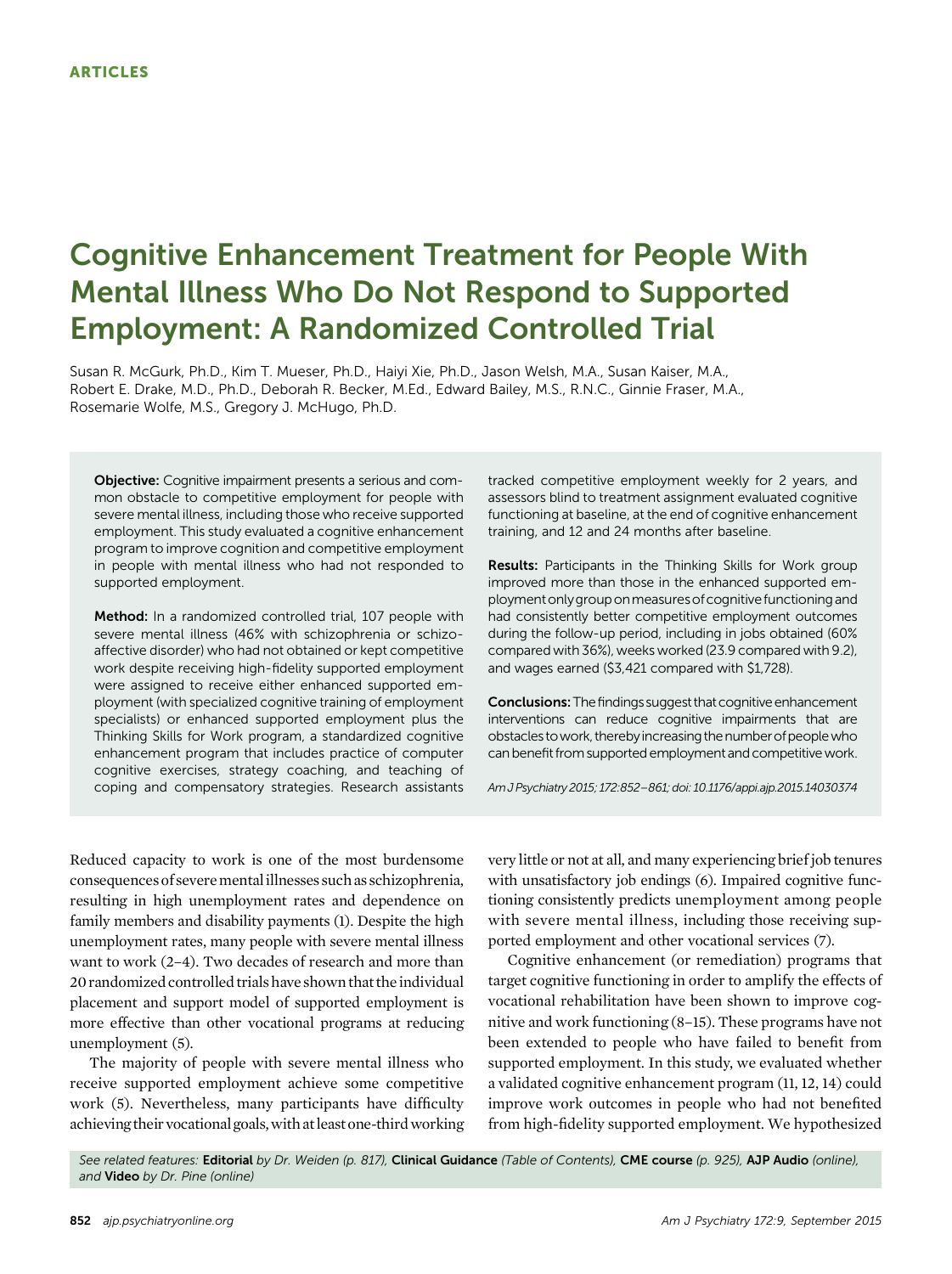that cognitive enhancement would improve both cognition and competitive work outcomes.

# METHOD

All study procedures were approved by local institutional review boards and monitored by a data safety and monitoring board.

#### **Sites**

The study sites were two community mental health centers: the Mental Health Center of Greater Manchester, N.H., and Thresholds, Inc., in Chicago, both of which are large, private nonprofit agencies providing comprehensive psychiatric services, including pharmacological treatment, case management, and psychosocial programming for people with severe mental illness.

#### Participants

All participants had failed to benefit from supported employment at one of the two study sites. To be included, participants 1) had tomeet state definitions (in New Hampshire or Illinois) of severe mental illness, with a DSM-IV axis I diagnosis and persistent impairment in multiple areas of functioning; 2) had to have failed to respond to supported employment, defined as having been enrolled in a supported employment program for at least 3 months but not having worked within that period, or having quit or been fired from a competitive job that lasted less than 3 months; 3) had to want to work, as indicated by responding "yes" to the question "Do you want a competitive job?"; and 4) had to have no evidence of traumatic brain injury or other medical condition with a profound effect on brain functioning.

A total of 107 participants met inclusion criteria, provided informed consent, completed the baseline assessments, and were randomly assigned to enhanced supported employment only (N=50) or enhanced supported employment plus the Thinking Skills for Work program (N=57) (the interventions are described below). Participant characteristics are summarized in Table 1. For the study's CONSORT flow diagram, see Figure S1 in the data supplement that accompanies the online edition of this article.

#### Assessment

Trained clinical interviewers blind to treatment assignment assessed neurocognition, symptoms, and quality of life at baseline, at a postintervention assessment approximately 6 months after randomization, and at follow-up assessments 12 months and 24 months after randomization, usually at the study site. Interviewers had no contact with participants other than for assessments and had no contact with the supported employment team. Participants were instructed before each follow-up assessment not to disclose their group assignment. Researchers established combined-site interrater reliability for symptom and cognitive assessments before the study was initiated, and reliability checks were conducted on 15% of recorded assessments throughout the study. Participants were remunerated for completing

assessments but not for involvement in the treatment programs. Competitive work during the 6 months before study enrollment was collected at baseline through participant interviews, supplemented by data from the supported employment program. Work was tracked weekly by research assistants through contacts with employment specialists, participants, and occasionally the treatment team or the family, triangulating data sources when necessary to resolve discrepancies.

## Measures

Interviewers assessed psychiatric and substance use diagnoses at baseline with the Structured Clinical Interview for DSM-IV Axis I Disorders (16) and reading level with the reading subtest of the WRAT-III (17). At all assessments, interviewers assessed cognitive functioning with the Measurement and Treatment Research to Improve Cognition in Schizophrenia (MATRICS) Consensus Cognitive Battery (18) and the Trail Making Test, part B (Trails B), symptoms with the Expanded Brief Psychiatric Rating Scale (19) and the subscales delineated by Velligan et al. (20), and psychosocial functioning with the Quality of Life Scale (21).

For all paid jobs lasting at least 1 day, information was collected on hours and weeks worked, wages earned, job tenure, and whether the work was competitive, which was defined as paying at least minimum wage, in an integrated community setting, working directly for the employer rather than for a vocational agency, and not set aside for people with a disability (22). Examples of noncompetitive jobs included being a foster grandparent and babysitting.

# Interventions

All participants continued to receive their usual mental health services throughout the study, including a supported employment program enhanced by training employment specialists in the management of cognitive impairments. Participants were randomly assigned to receive enhanced supported employment only or enhanced supported employment plus the Thinking Skills for Work program.

Enhanced supported employment. Supported employment followed the individual placement and support model, the elements of which include program eligibility determined by client's desire for work, focus on competitive employment, rapid job search, attention to client preferences regarding jobs and disability disclosure, follow-along support after attaining work, integration of vocational and clinical services, and benefits counseling (23). Employment specialists carried caseloads of approximately 20 clients, with weekly supervision meetings (without the cognitive specialist) and team meetings (with the cognitive specialist).

Supported employment services were enhanced by teaching employment specialists about cognitive impairments that interfere with work functioning and strategies to help clients cope with them, such as repeating back verbal instructions to facilitate attention and ensure accurate recall (24). Employment supervisors conducted monthly case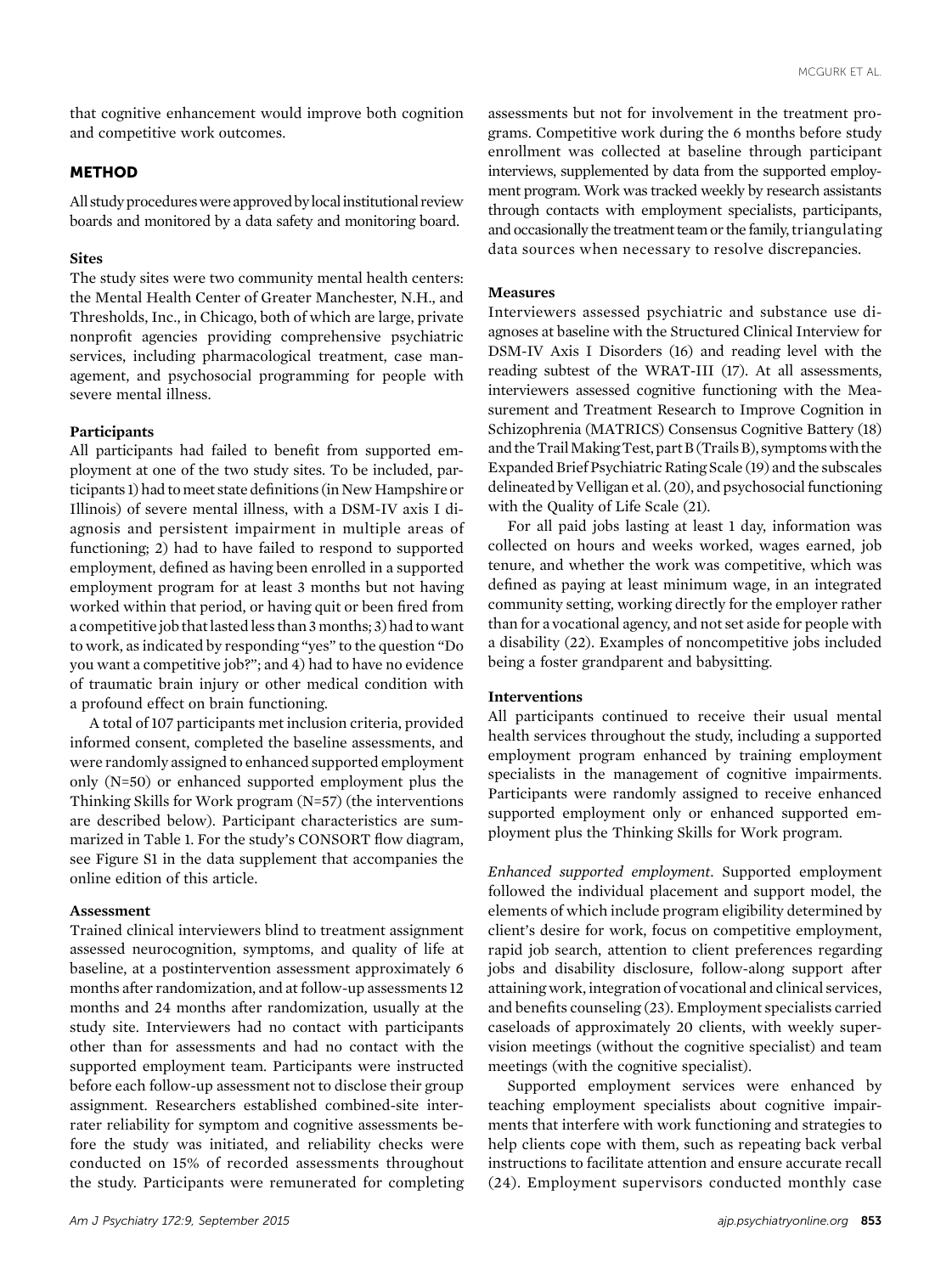consultations with the teams regarding use of coping strategies to address challenging cases. Each employment specialist served participants in both treatment conditions. Potential for contamination between conditions was minimized by providing the manual for the Thinking Skills for Work program only to the cognitive specialist who implemented the program.

Thinking Skills for Work program. The cognitive specialist served as a member of the employment team and participated in team meetings. This involved updating the team about participants' progress in the Thinking Skills for Work program, learning about their difficulties with job search or performance, recommending compensatory strategies for reducing the impact of cognitive challenges, and problem solving related to implementing these and other strategies. The cognitive specialist had no contact with participants in enhanced supported employment.

The program began with an assessment of the client's cognitive strengths and weaknesses and their potential contributions to the client's job history. The cognitive and employment specialists collaborated on the assessment, which included selfreport, collateral reports, review of prior jobs, and naturalistic observations in the community. Treatment planning focused on cognitive areas that posed challenges to successful employment.

The Thinking Skills for Work program uses three approaches to enhance cognitive performance at work: cognitive exercise practice, strategy coaching, and teaching coping/compensatory strategies. The cognitive specialist engaged participants once or twice weekly in computerbased cognitive practice across the broad range of cognitive domains, using a 24-session standardized curriculum of exercises derived from the COGPACK training program, version 7.0 (25), which has been shown to improve cognitive functioning in schizophrenia (26). Exercises included tasks significantly diverging from neuropsychological tests. Participants received a packet of the cognitive exercise curriculum, which was used to guide exercise completion at an individual pace, to record newly learned strategies and performance scores, and to monitor performance progress. The cognitive specialist supplemented task practice with strategy coaching to improve efficiency of task approach and performance, such as teaching how to chunk information to optimize retention. Broader targets for coaching included work-relevant behaviors observed in the sessions, such as timeliness, focus on the curriculum, and appropriate dress and demeanor.

The decision to use a standardized curriculum of cognitive practice exercises and strategy coaching was informed by several considerations. Cognitive enhancement programs vary in training methods and individualization of exercises (27, 28). Some programs take a "bottom-up" approach to training, with an initial focus on basic cognitive functions (e.g., attention) before progressing to higher-order abilities (e.g., executive functions). Others provide training across the broad range of cognitive functions from the outset. Also, some programs select cognitive exercises based on the individual's specific strengths and weaknesses, with task difficulty

adjusted to the person, whereas other programs use the same training exercises and levels of task difficulty for all participants. No evidence indicates that training method or individualization are related to differential benefits from cognitive enhancement (29), which suggests that a standardized curriculumis themost parsimonious option. Adding strategy coaching to practice exercises is associated with greater improvements in functional outcomes than practice alone in studies of cognitive enhancement and psychiatric rehabilitation (29). We included strategy coaching to facilitate client progress on exercises, to increase engagement, and to establish the relevance of cognitive exercises to work goals.

Based on the assessment, participants were also taught coping strategies to reduce the effects of cognitive impairments on vocational functioning (24). Specific strategies were identified from input from the client and the employment specialist; they were initially taught by the cognitive specialist and were followed up by the employment specialist. This teaching often occurred in a parallel or integrated fashion with the cognitive exercises, but sometimes took place after their completion, as needed to optimize work performance. After completing the cognitive exercises and teaching coping strategies, the cognitive specialist continued to work as a consultant with the employment specialist and the client.

# Fidelity

Fidelity to the individual placement and support model was assessed annually at each site with the 15-item Supported Employment Fidelity Scale (30) or the 25-item revised version (31). Total scores on these instruments (means of 70 and 104 for the two scales, respectively) indicated high fidelity at both sites. The two lead authors measured fidelity to cognitive enhancement using the Thinking Skills for Work Fidelity Scale, which contains 11 items, each rated on 5-point Likert scales, and three subscales: staffing (e.g., cognitive specialist), services (e.g., cognitive assessment, computer cognitive exercises), and integration (e.g., integrating cognitive exercises, coping strategies, supported employment). Total scores (mean=48) indicated high fidelity at both sites.

## Screening, Recruitment, and Randomization

Treatment teams identified potential study participants and referred them to the site research coordinator. Eligible and interested participants signed consent forms, completed baseline assessments, and were randomly assigned to the enhanced supported employment program with or without the Thinking Skills for Work program via a computer program operated by an off-site data manager; no study personnel were aware of assignments in advance. Randomization was stratified by site, history of competitive work, and recent work in supported employment (no work  $\geq$ 3 months or loss of job held  $\leq$ 3 months). Participants in the enhanced supported employment only group were yoked to participants in Thinking Skills for Work group for the postintervention assessment in order to equate the two groups on duration of time between baseline and postintervention assessments.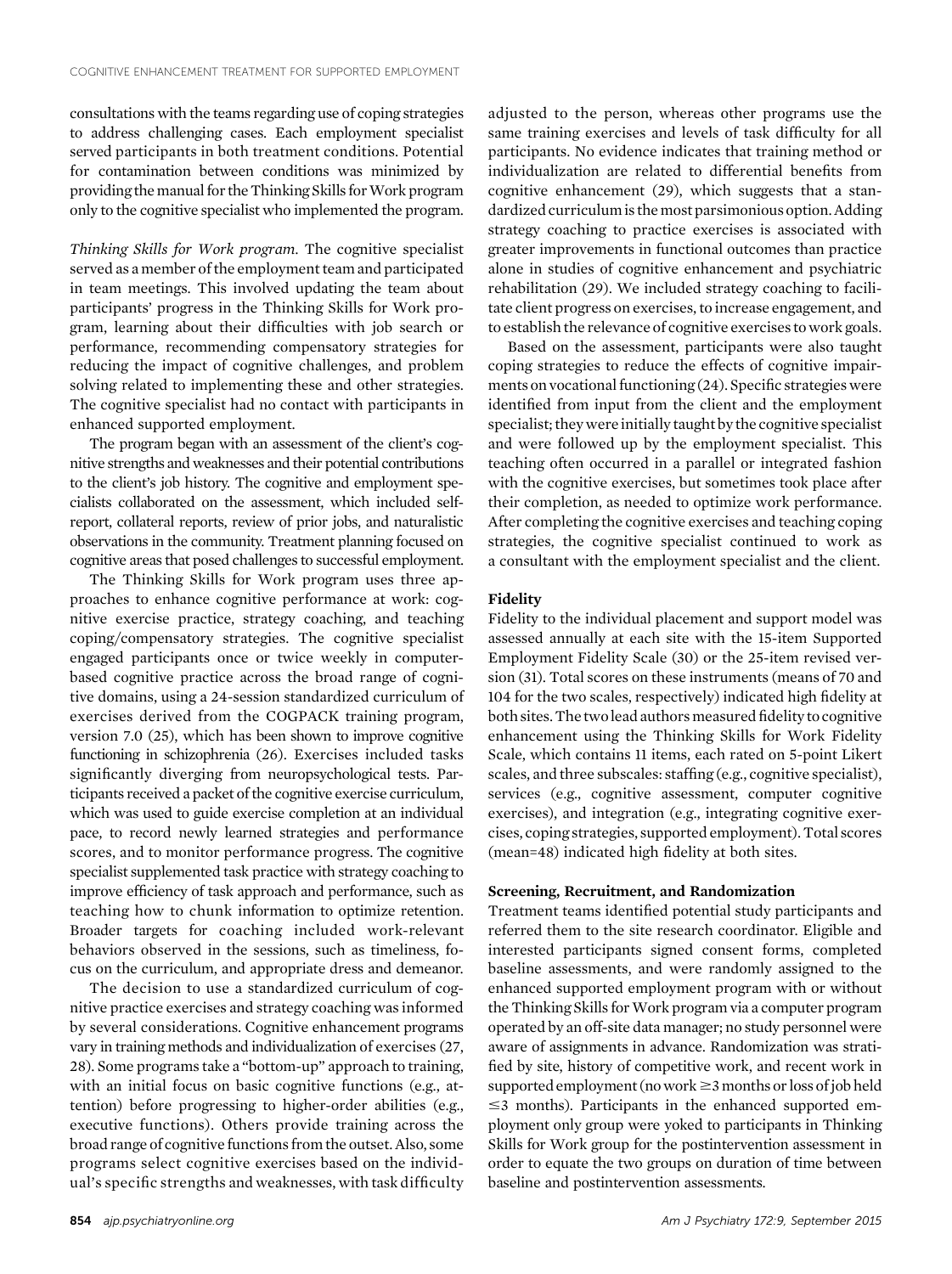# Statistical Analysis

Based on our previous study comparing usual supported employment with and without the Thinking Skills for Work program (12, 13), we estimated power to detect a group effect size (Cohen's d) of 0.91 on competitive work over 2 years using independentgroups t tests (32). With a type I alpha of 0.05, an initial planned sample size of 80, and attritionestimated at 10%, the power to detect a significant difference at the end of treatment is 0.93. Because the attrition rate was somewhat higher than anticipated, we increased the target sample size to 110 participants.

An overall composite measure of cognitive functioning was established using methods employed in our previous research (13, 14, 33). The primary performance scores for each cognitive test were standardized (by computing z-scores) across all assessment points. Then, within each assessment, the signs of z-scores of timed tests were reversed so that more positive scores indicated better performance, and the z-scores were summed. Cronbach's alpha was 0.79 for this composite measure, indicating moderately high internal reliability.

Demographic, cognitive, and clinical differences between the two groups at baseline were evaluated using chi-square analyses or t tests. Intent-to-treat analyses were conducted for all outcomes, regardless of level of participation in the assigned treatment program. Parallel exposure analyses were conducted for the cognitive and work outcomes to compare participants in the Thinking Skills for Work condition

TABLE 1. Characteristics of Participants in the Thinking Skills for Work and Enhanced Supported Employment Only Groups (N=107)

| Variable                                                                            |                   | Thinking Skills for<br>Work ( $N=57$ ) | Enhanced<br>Supported<br>Employment<br>Only (N=50) |              | Total                |              |
|-------------------------------------------------------------------------------------|-------------------|----------------------------------------|----------------------------------------------------|--------------|----------------------|--------------|
|                                                                                     | Mean              | <b>SD</b>                              | Mean                                               | <b>SD</b>    | Mean                 | SD           |
| Age (years)                                                                         | 45.12             | 11.33                                  | 42.94                                              | 10.71        | 44.07                | 11.04        |
|                                                                                     | N                 | $\%$                                   | N                                                  | $\%$         | N                    | $\%$         |
| Site                                                                                |                   |                                        |                                                    |              |                      |              |
| Manchester, N.H.<br>Chicago                                                         | 38<br>19          | 66.7<br>33.3                           | 37<br>13                                           | 74.0<br>26.0 | 75<br>32             | 70.0<br>30.0 |
| Male                                                                                | 34                | 59.6                                   | 36                                                 | 72.0         | 70                   | 65.4         |
| Hispanic<br>Race<br>White                                                           | 5                 | 8.8                                    | 7                                                  | 14.0         | 12                   | 11.2         |
| Black or African American                                                           | 49<br>6           | 86.0<br>10.5                           | 43<br>5                                            | 86.0<br>10.0 | 92<br>11             | 86.0<br>10.3 |
| Asian                                                                               | 1                 | 1.8                                    | $1\,$                                              | 2.0          | $\overline{c}$       | 1.9          |
| More than one race                                                                  | 1                 | 1.8                                    | 1                                                  | 2.0          | 2                    | 1.9          |
| Marital status                                                                      |                   |                                        |                                                    |              |                      |              |
| Never married                                                                       | 35                | 61.4                                   | 34                                                 | 68.0         | 69                   | 64.5         |
| Married<br>Separated                                                                | 5<br>$\mathbf{1}$ | 8.8<br>1.8                             | 5<br>3                                             | 10.0<br>6.0  | 10<br>$\overline{4}$ | 9.3<br>3.7   |
| Divorced                                                                            | 14                | 24.6                                   | 7                                                  | 14.0         | 21                   | 19.6         |
| Widowed                                                                             | 2                 | 3.5                                    | 1                                                  | 2.0          | 3                    | 2.8          |
| Education<br>Less than high school                                                  | 16                | 28.1                                   | 15                                                 | 30.0         | 31                   | 29.0         |
| High school, GED, or more                                                           | 41                | 71.9                                   | 35                                                 | 70.0         | 76                   | 71.0         |
| Diagnosis<br>Schizophrenia                                                          | 14                | 24.6                                   | 11                                                 | 22.0         | 25                   | 23.4         |
| Schizoaffective disorder                                                            | 11                | 19.3                                   | 13                                                 | 26.0         | 24                   | 22.4         |
| Bipolar disorder                                                                    | 12                | 21.1                                   | 13                                                 | 26.0         | 25                   | 23.4         |
| Major depression                                                                    | 12                | 21.1                                   | 6                                                  | 12.0         | 18                   | 16.8         |
| Other                                                                               | 8                 | 14.0                                   | 7                                                  | 14.0         | 15                   | 14.0         |
| Current substance use disorder                                                      |                   |                                        |                                                    |              |                      |              |
| None<br>Alcohol use disorder                                                        | 43<br>3           | 75.4<br>5.3                            | 32<br>2                                            | 65.3<br>4.1  | 75<br>5              | 70.8<br>4.7  |
| Drug use disorder                                                                   | 3                 | 5.3                                    | 10                                                 | 20.4         | 13                   | 12.3         |
| Alcohol and drug use disorder                                                       | 8                 | 14.0                                   | 5                                                  | 10.2         | 13                   | 12.3         |
| Lifetime substance use disorder                                                     |                   |                                        |                                                    |              |                      |              |
| None                                                                                | 24                | 42.1                                   | 17                                                 | 34.7         | 41                   | 38.7         |
| Alcohol use disorder                                                                | 11                | 19.3                                   | 6                                                  | 12.2         | 17                   | 16.0         |
| Drug use disorder<br>Alcohol and drug use disorder                                  | 7<br>15           | 12.3<br>26.3                           | 8<br>18                                            | 16.3<br>36.7 | 15<br>33             | 14.2<br>31.1 |
| Competitive work history                                                            | 10                | 17.5                                   | 9                                                  | 18.0         | 19                   | 17.8         |
| (12 months or more)                                                                 |                   |                                        |                                                    |              |                      |              |
| Competitive work in past<br>5 years                                                 | 33                | 61.1                                   | 35                                                 | 72.9         | 68                   | 66.7         |
| Competitive work in past<br>6 months                                                | 7                 | 12.5                                   | 12                                                 | 24.0         | 19                   | 17.9         |
| Did not work in supported employment                                                | 47                | 82.5                                   | 41                                                 | 82.0         | 88                   | 82.2         |
| in past 3 months<br>Job loss in supported employment<br>in past 3 months            | 10                | 17.5                                   | 9                                                  | 18.0         | 19                   | 17.8         |
|                                                                                     | Mean              | <b>SD</b>                              | Mean                                               | SD           | Mean                 | <b>SD</b>    |
| Months of supported                                                                 | 26.11             | 32.05                                  | 18.10                                              | 20.93        | 22.36                | 26.85        |
| employment before baseline<br>Weeks of competitive work<br>6 months before baseline | 0.57              | 2.03                                   | 0.81                                               | 2.16         | 0.68                 | 2.09         |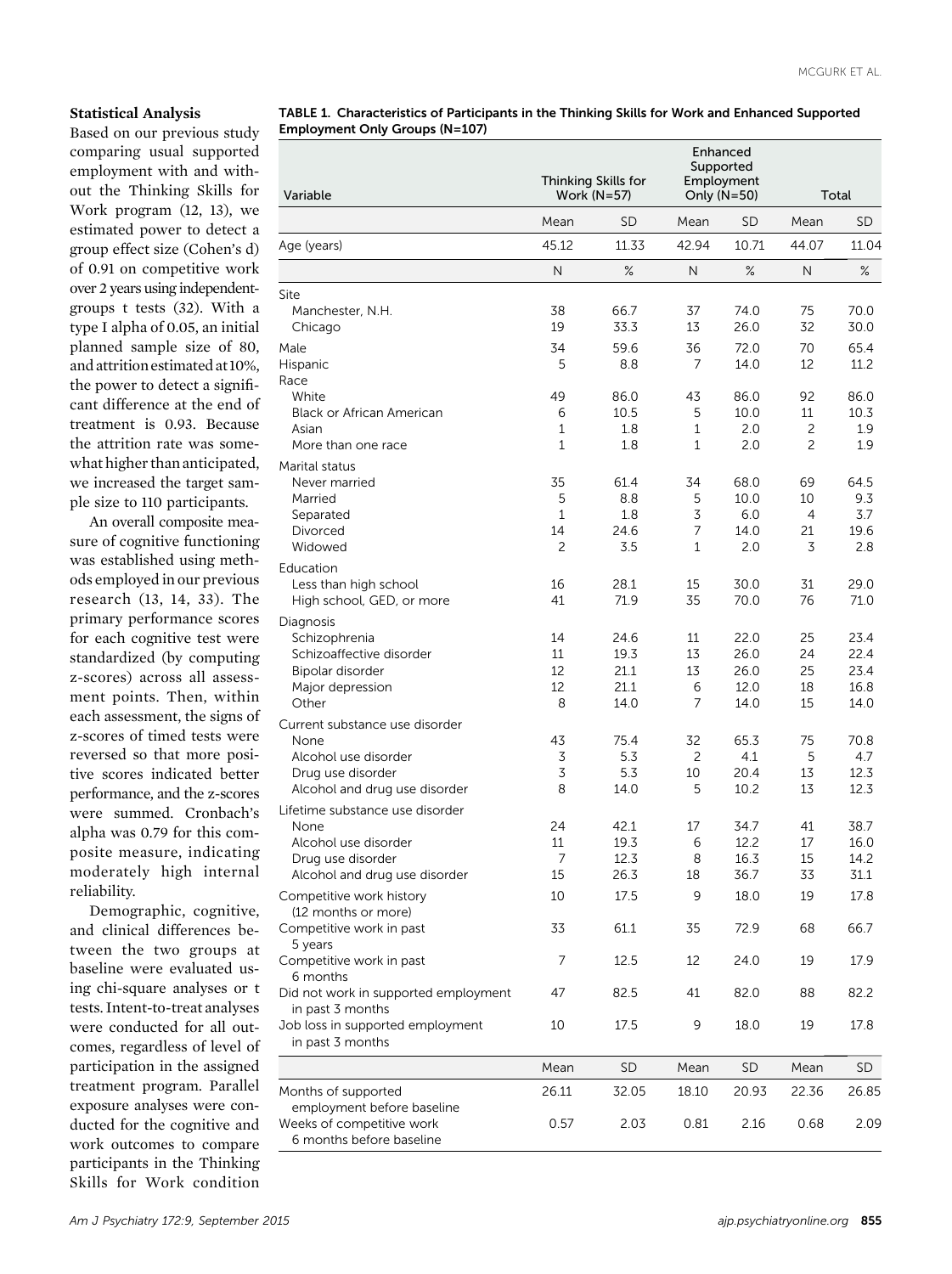# PATIENT PERSPECTIVES

"Mr. E" was a 28-year-old single high school graduate with schizophrenia who lived with his parents and received services from his local mental health center. In the 5 years before joining the Thinking Skills for Work program, Mr. E had been enrolled in supported employment six times, for periods ranging from 3 months to 6 months, seeking restaurant or stock work. When he began the program, he had been receiving supported employment for 5 months but had not worked during that period. His last job had been 9 months earlier, when he had worked part-time as a dishwasher until he was fired 2 months later because of frequent lateness and absences. Mr. E did not want to disclose his psychiatric problems to prospective or current employers, and the vocational team respected his preference by providing all services "behind the scenes."

The initial assessment was based on results from a neuropsychological battery, client self-report, and input from the employment specialist. Mr. E had marked impairments in sustained attention ("I zone out"), information processing speed ("people talk faster than I can listen"), and planning ("I miss appointments"), but he had relative strengths in verbal learning and social cognition. Other strengths included his motivation to work and family support. Mr. E's cognitive challenges interfered with his ability to regularly access vocational services (e.g., missing appointments because of scheduling conflicts), to follow through on the job search (e.g., not following up with prospective employers), and to present well in interviews (e.g., getting distracted easily). When he did obtain jobs, Mr. E had difficulty performing them because of poor time management, inattentiveness to work tasks, and frustration, which led to his being fired or quitting after only a few weeks. When Mr. E had problems on the job, such as being warned by his employer about his work performance, he did not reach out for help from his employment specialist or his family, which, combined with his choice not to disclose hismentalillness to employers,limited the assistance he could receive from them.

Mr. E was easily engaged in the COGPACK computerized cognitive practice exercises by the cognitive specialist, who showed him how to track his performance over time, linked the exercises to his preferred type of job (stock work), and suggested strategies for improving his performance on specific exercises. Mr. E spontaneously identified several exercises involving sustained focus that he felt helped with his attention. Over the next few months, Mr. E's self-confidence grew as he gradually improved his sustained attention and response speed on the cognitive exercises—gains that were later confirmed by follow-up neuropsychological assessments.

Mr. E continued to meet with his employment specialist to look for work, and before completing the cognitive exercise curriculum, he obtained a seasonal job performing stock work. To further bolster his ability to focus on his job, the cognitive specialist taught him several coping skills. For

example, Mr. E learned how to self-verbalize the steps of a work task while performing them (e.g., "Sort by size, attach electronic sensor, put on hanger") in order to improve his attention, accuracy, and efficiency. Mr. E's employment specialist reviewed these coping strategies duringweekly off-sitemeetings with him.Mr. E performed his job well, which ended as expected 2 months later, with the additional bonus of an excellent letter of reference.

After the job ended, Mr. E completed the cognitive training exercises and got another job doing stock work. Although Mr. E met regularly with his employment specialist, he did not tell his employer that he was unhappy with his assigned night and weekend shifts, and he abruptly quit the job after only 4 weeks. Mr. E's cognitive specialist and employment specialist worked with him to learn jobrelated problem-solving strategies.The primary strategy he was taught was how to recognize several specific problems (e.g., difficulty performing job duties, dissatisfaction with job), and then to request help from either his employment specialist or his supervisor. The cognitive specialist and employment specialist both engaged Mr. E in role plays to practice this strategy. Mr. E worked hard on learning these strategies, because he wanted to achieve his vocational goals of earningmoneyandmoving up the corporateladder.

Several months later, Mr. E landed a maintenance job at a residential care facility. He had difficulty working fast enough on the job, and for the first time, he asked his employment specialist forhelpwithaproblem.Withinput from the cognitive specialist, the employment specialist taught Mr. E two strategies. First, Mr. E learned how to organize his work tools at the end of his shift so that he would not waste time finding them when his next shift began. Second, Mr. E and his employment specialist broke down his work responsibilities into four separate tasks and set realistic time limits for completing each one.Mr. E learned how to use the timer function on his watch to set an alarm for each work task to aid in its timely completion. As Mr. E became more familiar with the job and able to perform it faster, the employment specialist showed him how to use his watch alarm to gradually reduce the time allotted to each task.

Mr. E succeeded in maintaining this job for the remaining 9 months of the study, during which time his employer increased his hours of work and his hourly wage. At the end of the study, Mr. E provided the following feedback about the Thinking Skills for Work program: "The computer exercises got really hard, especially the mazes [which require planning and speed], but I got better at them. I liked the meetings with my cognitive specialist and employment specialist. When I asked questions, they gave me good feedback, and they helped me solve problems. I used my thinking skills at work, and it helped me stay on the job longer." A follow-up with the vocational team 3 years after Mr. E completed the study indicated that he was continuing to work at this job.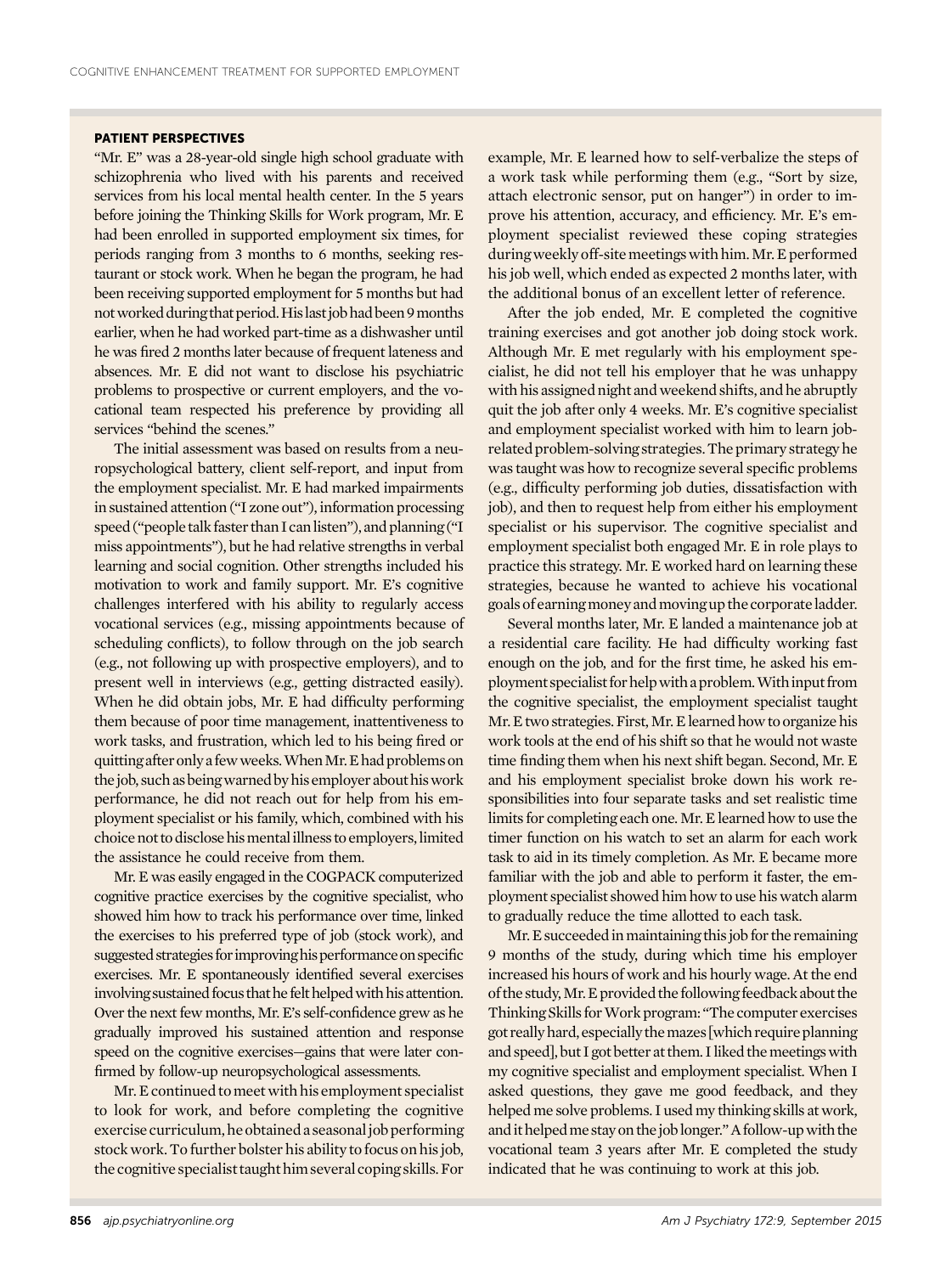who completed six or more training sessions with participants in the enhanced supported employment only group. Changes in cognitive functioning were evaluated by fitting generalized linear mixed models on the composite cognitive score and individual cognitive test summary scores, with the baseline cognitive score and educational level as covariates, cognitive scores at the postintervention and follow-up assessments as the repeated dependent variables, and treatment group, diagnosis (schizophrenia spectrum versus other), time, and their interactions as independent variables. The main effect for treatment group is a test of whether participants in the Thinking Skills for Work condition differed in cognitive func-

|                                                                    | <b>Treatment Group Effect</b> |       |       |                    | Group-by-Diagnosis<br>Interaction |      |      |
|--------------------------------------------------------------------|-------------------------------|-------|-------|--------------------|-----------------------------------|------|------|
| Measure                                                            | df                            | F     | p     | <b>Effect Size</b> | df                                | F    | p    |
| Composite cognitive score                                          | 1.98                          | 8.31  | 0.005 | 0.50               | 1,98                              | 3.59 | 0.06 |
| Trail Making Test, part A                                          | 1.96                          | 2.23  | 0.13  | $-0.14$            | 1.96                              | 0.26 | 0.60 |
| Trail Making Test, part B                                          | 1,95                          | 10.93 | 0.001 | $-0.48$            | 1,95                              | 2.59 | 0.11 |
| Symbol coding (Brief Assessment<br>of Cognition in Schizophrenia)  | 1, 107                        | 1.41  | 0.23  | 0.14               | 1, 106                            | 0.42 | 0.51 |
| Hopkins Verbal Learning<br>Test-Revised, delayed                   | 1, 92                         | 2.30  | 0.13  | 0.24               | 1, 91                             | 0.83 | 0.70 |
| Hopkins Verbal Learning<br>Test-Revised, sum 1-3                   | 1, 113                        | 0.39  | 0.53  | 0.04               | 1, 112                            | 0.84 | 0.36 |
| Spatial span                                                       | 1.95                          | 0.02  | 0.87  | 0.07               | 1, 94                             | 1.57 | 0.21 |
| Letter-number span                                                 | 1, 94                         | 0.16  | 0.68  | 0.02               | 1, 93                             | 3.17 | 0.07 |
| Mazes test (Neuropsychological<br>Assessment Battery)              | 1, 91                         | 0.15  | 0.69  | 0.08               | 1, 91                             | 1.24 | 0.26 |
| <b>Brief Visuospatial Memory</b><br>Test-Revised, delayed recall   | 1, 94                         | 1.76  | 0.18  | 0.40               | 1, 94                             | 0.00 | 0.94 |
| <b>Brief Visuospatial Memory</b><br>Test-Revised, total trials 1-3 | 1, 97                         | 4.69  | 0.03  | 0.50               | 1, 97                             | 2.03 | 0.15 |
| Category fluency                                                   | 1,88                          | 1.42  | 0.23  | 0.17               | 1.87                              | 5.13 | 0.02 |
| Mayer-Salovey-Caruso Emotional<br>Intelligence Test                | 1,92                          | 0.51  | 0.47  | 0.07               | 1, 91                             | 2.41 | 0.12 |
| Continuous Performance Test.<br><b>Identical Pairs version</b>     | 1, 94                         | 2.94  | 0.08  | 0.24               | 1, 94                             | 3.87 | 0.05 |

TABLE 2. Summary of Treatment Group Effects and Group-by-Diagnosis Interactions for Cognitive Outcomes in the Intent-to-Treat Analysis (N=107)

tioning at the postintervention and follow-up assessments from those in the enhanced supported employment only condition, controlling for baseline. The two- or three-way interactions with time were not significant and were dropped from the models. Similar generalized linear mixed model analyses were conducted to compare changes between the two groups in symptoms and quality of life measures.

Trends over time in employment were compared between the groups by dividing the 2-year study period into 6-month intervals and aggregating work/no work, weeks worked, and log of wages earned within each interval. General linear mixed models were fitted for both binary measures (with logit link function and binomial distribution specification) and continuous measures (with identity link function and normal distribution specification) (34, 35). The independent variables were treatment group, diagnosis, their interaction, time, and the group-by-time interaction. Education level and competitive work in the past 5 years were included as covariates, as was total score on the Positive and Negative Syndrome Scale (PANSS) at each assessment as a timevarying covariate. Competitive work (yes/no) and weeks of competitive work in the 6 months before baseline were also included as covariates in the corresponding analyses of work. Chi-square analyses were performed to compare the groups on any work during the 2-year study period. Mann-Whitney tests were used to compare the groups on cumulative 2-year employment data.

# RESULTS

No adverse events related to the cognitive enhancement intervention occurred during the study. The groups did not differ on demographic, diagnostic, cognitive, or quality of life measures at baseline. One significant difference indicated that participants in the enhanced supported employment only group had higher baseline PANSS total scores than those in the Thinking Skills for Work group (mean=65.66 [SD=12.85] compared with mean=60.94 [SD=10.45]; t=2.09, df=105,  $p=0.03$ ).

Forty of the 57 participants in the Thinking Skills for Work group (70%) completed six or more computer cognitive training sessions and thus were categorized as "treatment exposed." The treatment-exposed participants completed an average 21.95 (out of 24) computer training sessions, including 25.3 contacts with the cognitive specialist (mean=25.8 hours) over an average of 154.9 days. After completing computer cognitive training, the treatmentexposed participants had an average of 5.9 contacts with the cognitive specialist (mean=2.3 hours); 61.2% of contacts focused on job planning consultation and 37.3% on job support consultation.

Ninety-one of the 107 participants (85%) received supported employment for at least 6 months, and over the entire study, participants were enrolled in supported employment an average 520.2 days (no group differences). The numbers of participants enrolled in supported employment at each assessment are listed in Figure S1 in the online data supplement.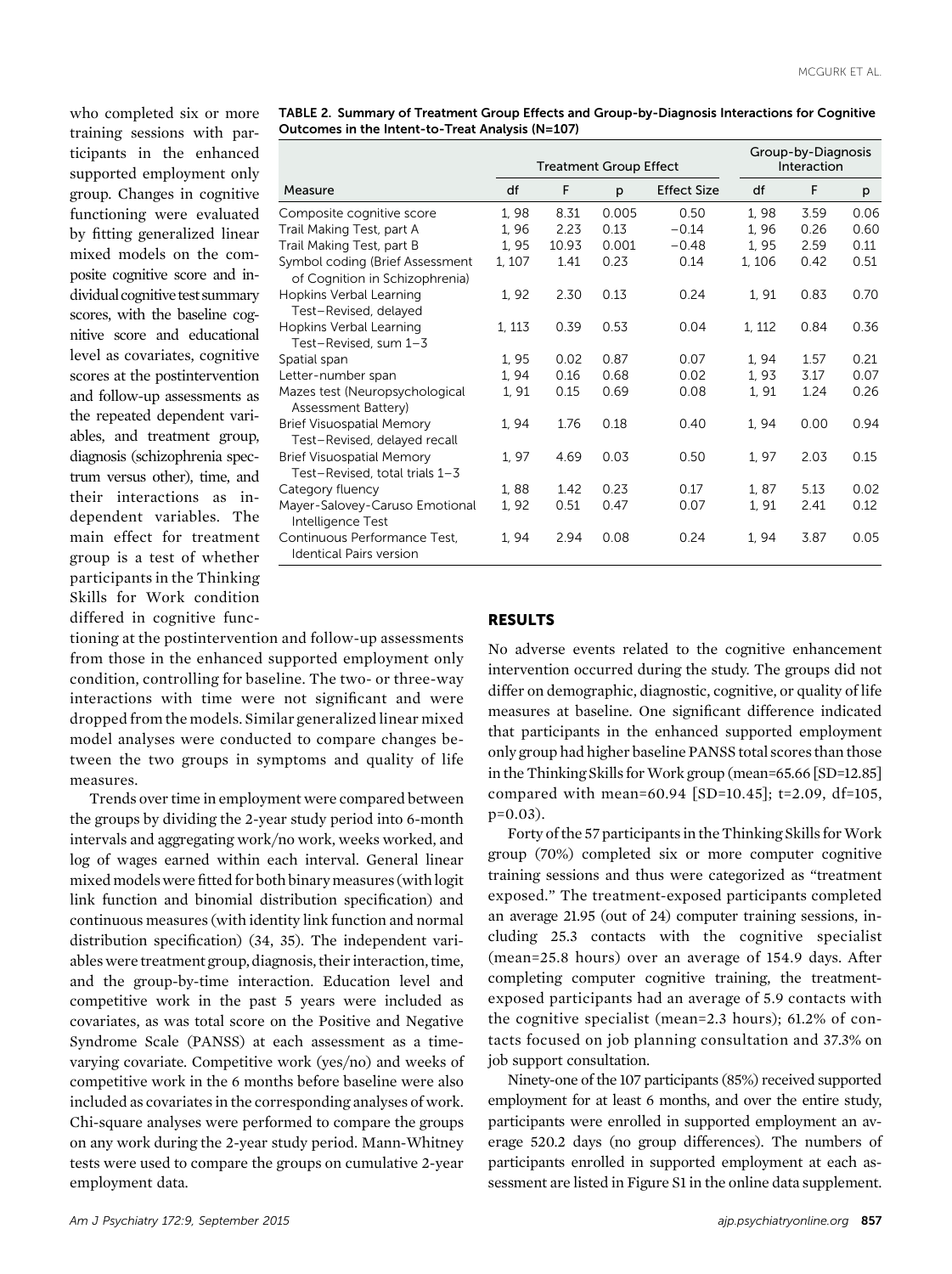|                                   |                    |        | -    |      |                               |       |                    |
|-----------------------------------|--------------------|--------|------|------|-------------------------------|-------|--------------------|
|                                   | <b>Time Effect</b> |        |      |      | <b>Treatment Group Effect</b> |       |                    |
| <b>Work Variable</b>              | F                  | df     | p    | F    | df                            | p     | <b>Effect Size</b> |
| Any competitive work              | 1.61               | 3, 235 | 0.18 | 8.97 | 1.95                          | 0.003 | 0.49               |
| Weeks of competitive work         | 2.42               | 3.235  | 0.06 | 6.24 | 1.95                          | 0.01  | 0.41               |
| Wages from competitive work (log) | 1.50               | 3.237  | 0.21 | 7.15 | 1.97                          | 0.008 | 0.47               |
| Any paid work                     | 0.96               | 3.235  | 0.41 | 6.20 | 1.95                          | 0.01  | 0.40               |
| Weeks of paid work                | 3.32               | 3.235  | 0.02 | 4.63 | 1.95                          | 0.03  | 0.41               |
| Wages from paid work (log)        | 2.72               | 3.237  | 0.21 | 4.84 | 1.97                          | 0.03  | 0.37               |

TABLE 3. Linear Trend Analysis for Work Outcomes Over 2-Year Study Period Comparing the Thinking Skills for Work and Enhanced Supported Employment Only Groups (Intent-to-Treat Sample, N=107)

FIGURE 1. Percentage of Participants in Competitive Work and Mean Number of Weeks of Competitive Work in the Thinking Skills for Work and Enhanced Supported Employment Only Groups, During 6-Month Intervals Beginning Prior to Baseline and Over the 2-Year Study Period<sup>a</sup>



and follow-up assessments on the overall composite cognitive score, score for Trails B, and total trials for Brief Visuospatial Memory Test–Revised, controlling for baseline. There were also significant group-by-diagnosis interactions for the category fluency test and the Continuous Performance Test, Identical Pairs version, indicating that participantswith schizophrenia or schizoaffective disorder in the Thinking Skills for Work group improved more than those in the enhanced supported employment only group, compared with other diagnoses (see Figure S2A and S2B in the online data supplement).

Analyses of the exposed subsample yielded a similar but stronger pattern for both treatment group effects and group-by-diagnosis interactions (see Table S1 in the data supplement). Descriptive statistics for the cognitive variables at each assessment for each group are provided in Tables S2 and S3 in the data supplement.

#### Work Outcomes

Table 3 summarizes the linear trend analyses on work over 2 years. Participants in the Thinking Skills for Work group had better outcomes for competitive work and for all paid work than those in the enhanced supported employment onlygroup. Figure 1 illustrates changes in competitive work and weeks worked from the 6 months

 $a$  The graphs are based on the intent-to-treat sample: 6 months prior to baseline and baseline to 6 months, N=107; 6–12 months, N=102; 12–18 months, N=96; 18–24 months, N=94.

#### Cognitive Outcomes

Table 2 summarizes the treatment group effects and the groupby-diagnosis interactions for the generalized linear mixed model analyses of the cognitive outcomes for the intent-to-treat sample. Participants in the Thinking Skills for Work group had significantly better performance than those in the enhanced supported employment only group across the postintervention before study enrollment to the end of the 2-year follow-up period.

Table 4 summarizes the analyses of cumulative vocational outcomes. Participants in the Thinking Skills for Work group were more likely to work, worked more weeks and hours, and earned more wages over 2 years than those in the enhanced supported employment only group.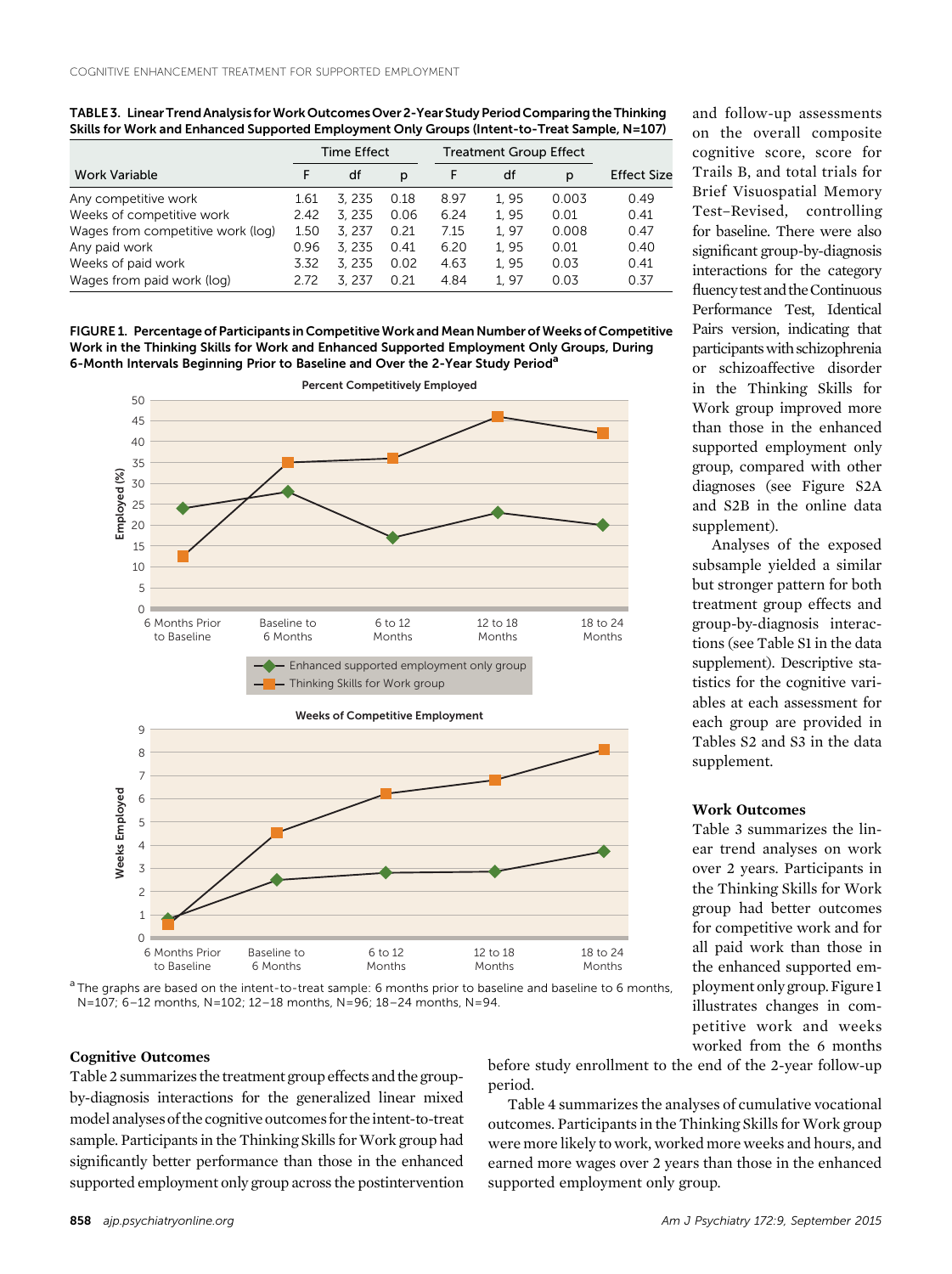# Symptoms and Quality of Life

The groups did not differ significantly in changes in symptom or quality of life measures (intent-to-treat sample).

## **DISCUSSION**

Previous research has shown that the Thinking Skills for Work program and other cognitive enhancement interventions are effective in improving cognitive functioning and work outcomes in persons with severe mental illness who are new enrollees in supported employment (12, 13) or other vocational programs (8–11, 14, 15). This study differed from previous research by focusing on clients who were already enrolled in supported employment but had not benefited from it, which

TABLE 4. Cumulative Employment Outcomes for the Thinking Skills for Work and Enhanced Supported Employment Only Groups Over 2 Years (Intent-to-Treat Sample, N=107)

| Measure                          |       | Thinking Skills for<br><b>Enhanced Supported</b><br>Employment Only (N=50)<br>Work $(N=57)$ |       | Analysis  |                  |      |
|----------------------------------|-------|---------------------------------------------------------------------------------------------|-------|-----------|------------------|------|
| Competitive employment           |       |                                                                                             |       |           |                  |      |
|                                  | Mean  | <b>SD</b>                                                                                   | Mean  | <b>SD</b> | Mann-Whitney (Z) | p    |
| Number of jobs                   | 0.98  | 1.09                                                                                        | 0.76  | 1.34      | 1.90             | 0.05 |
| Weeks worked                     | 23.9  | 31.4                                                                                        | 9.2   | 19.6      | 2.58             | 0.01 |
| Wages earned (\$)                | 3.421 | 5.719                                                                                       | 1.728 | 4.531     | 2.27             | 0.02 |
| Hours worked                     | 397   | 671                                                                                         | 185   | 453       | 2.25             | 0.02 |
| Duration of first job<br>(weeks) | 29.8  | 31.1                                                                                        | 15.4  | 21.4      | 1.20             | 0.22 |
|                                  | N     | $\%$                                                                                        | N     | $\%$      | $x^2$            | p    |
| Any competitive work             | 34    | 60                                                                                          | 18    | 36        | 5.96             | 0.02 |
| All paid employment              |       |                                                                                             |       |           |                  |      |
|                                  | Mean  | <b>SD</b>                                                                                   | Mean  | <b>SD</b> | Mann-Whitney (Z) | р    |
| Number of jobs                   | 1.16  | 1.14                                                                                        | 0.96  | 1.48      | 1.68             | 0.09 |
| Weeks worked                     | 26.7  | 32.6                                                                                        | 13.1  | 25.2      | 2.27             | 0.02 |
| Wages earned (\$)                | 3.512 | 5,713                                                                                       | 2.171 | 4.900     | 2.00             | 0.04 |
| Hours worked                     | 420   | 671                                                                                         | 231   | 495       | 2.03             | 0.04 |
| Duration of first job<br>(weeks) | 29.9  | 31.1                                                                                        | 13.1  | 20.0      | 1.93             | 0.05 |
|                                  | N     | $\%$                                                                                        | N     | $\%$      | $\chi^2$         | p    |
| Any paid work                    | 37    | 65                                                                                          | 22    | 44        | 4.70             | 0.03 |

we defined as not havingworked recently or havinglost a briefly held job. Although participants had been enrolled in supported employment for an average of 22 months before study entry, only 18% had worked competitively in the previous 6 months, with an average of less than 1 week of work. Despite the prior lack of response to supported employment, participants who received the Thinking Skills for Work intervention improved significantly more in cognitive and vocational functioning than those who continued to receive only the supported employment intervention, which itself was newly enhanced by training employment specialists in recognizing and addressing cognitive challenges.

The increases in competitive work for the Thinking Skills for Work group were substantial in light of the poor history of vocational functioning among these participants, especially considering that the study took place during the financial crisis of 2008. Furthermore, these employment outcomes almost reach benchmarks established for high-fidelity individual placement and support programs (36). For example, 60% of participants in the Thinking Skills for Work group obtained competitive work, compared with the 70% benchmark rate for supported employment programs, whereas only 36% of participants in the enhanced supported employment onlygroup obtained competitive work, compared with 26% of participants in control programs in the benchmark studies. Similarly, participants in the Thinking Skills for Work group worked an average of 6.0 weeks per 6-month period, compared with the benchmark average of 6.7 weeks for supported employment programs, whereas participants in the enhanced supported employment only group worked only 2.3 weeks

per 6-month period, and those in the control programs in the benchmark studies worked only 1.74 weeks. This average rate of about 6 weeks (and 99.2 hours) of competitive work per 6-month period for the whole Thinking Skills for Work group corresponds to an average of 10.4 weeks (and 166.9 hours) worked per 6-month period for the 60% of participants in the Thinking Skills for Work group who worked at some point during the 2-year study. There was also evidence of an upward trajectory in competitive work over the 2-year study period (Figure 1, Table 3), with participants in the Thinking Skills for Work group employed an average of 8.1 weeks during the final 6-month period, or an average of 19.3 weeks of work for the 42% of participants in the Thinking Skills for Work group who worked during the final 6-month period. Clearly, there is a need to continue to develop more and better interventions for helping people with serious mental illness who fail to get work, keep competitive jobs, or work few hours despite high-fidelity supported employment and integrated cognitive enhancement programs. Nevertheless, these results suggest that the Thinking Skills for Work program is effective in helping a significant proportion of clients who have not responded to high-fidelity supported employment enjoy the same financial, social, and clinical benefits of competitive work reaped by the many others who have benefited (37–39).

Participants in the Thinking Skills for Work group improved more on cognitive functioning than those in the enhanced supported employment only group, a finding that extends previous research (8, 10, 11, 13–15) to this previously unstudied population. Psychiatric diagnosis was related to some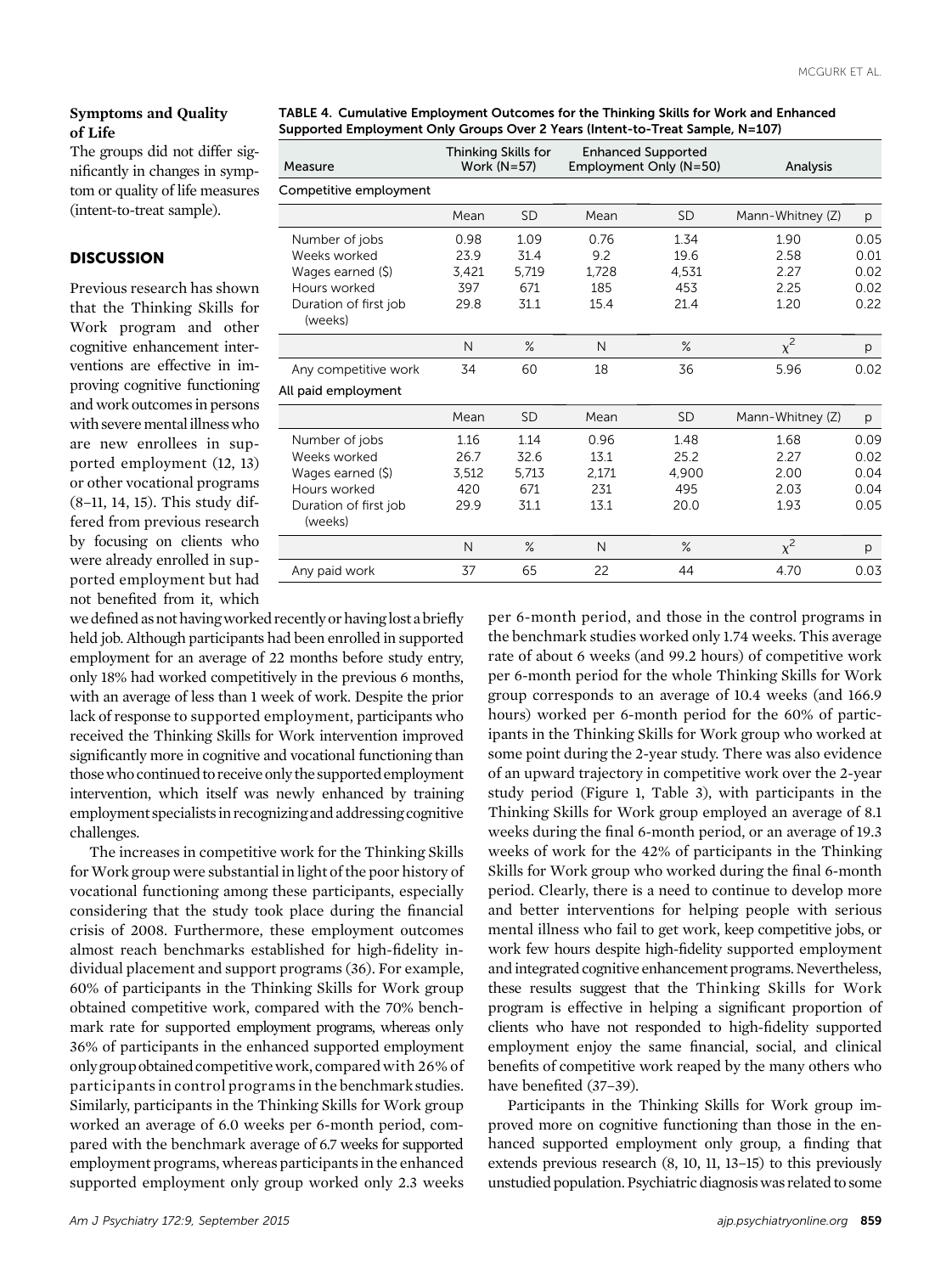improvements in cognitive functioning, but not to employment. In the intent-to-treat analyses, participants with schizophrenia or schizoaffective disorder in the Thinking Skills for Work group, but not those with other diagnoses, improved more than those in the enhanced supported employment only group on the Continuous Performance Test, Identical Pairs version and the category fluency test. For the exposure analyses, these interactions were stronger and were accompanied by a similar interaction for the letter-number span test (Table S1 in the data supplement). However, participants in the Thinking Skills for Work group improved equally in work outcomes, regardless of diagnosis. The impact of different components of the Thinking Skills for Work program (e.g., computer cognitive practice, teaching coping strategies) on specific areas of cognitive functioning and employment may vary among individuals and diagnostic groups.

It should be noted that about one-third of the potentially eligible clients chose not to participate in the study. We did not obtain the characteristics of those who did not provide consent, and thus it is important to better understand nonenrollment and the population to which our results in this trial generalize. To our knowledge, this is the first study of cognitive enhancement to focus on individuals who were operationally defined as not having benefited from an evidence-based psychosocial treatment. Although the rationale for cognitive enhancement is partly based on the association between impaired cognitive functioning and diminished response to psychosocial treatment (7, 28), most research has focused on people with little prior exposure to such treatment. The effectiveness of the Thinking Skills for Work program for persons who did not respond to supported employment suggests that cognitive enhancement may facilitate response to other psychosocial treatments in individuals who have not previously benefited from them (e.g., social skills training, teaching illness self-management). Directing cognitive enhancement to individuals who have not benefited from a psychosocial treatment could result in more efficient use of this limited resource.

In summary, the Thinking Skills for Work program, integrated with supported employment, led to better cognitive and employment outcomes in individuals who had previously not benefited from high-quality supported employment programs. The findings suggest that cognitive enhancement can increase the number of people who benefit from supported employment. While research is needed to better understand how the Thinking Skills for Work program works and whether it can be delivered in a more efficient or individually tailored approach, efforts to disseminate it have immediate potential for reducing the considerable burden of unemployment in this population.

#### AUTHOR AND ARTICLE INFORMATION

From the Center for Psychiatric Rehabilitation, Boston University, Boston. Address correspondence to Dr. McGurk ([mcgurk@bu.edu\)](mailto:mcgurk@bu.edu). Supported by NIMH grant R01 MH077210.

The authors acknowledge statistical consultation provided by Donald Hedeker, Ph.D.

Clinicaltrials.gov identifier: NCT01926613.

The authors report no financial relationships with commercial interests.

Received March 22, 2014; revisions received Nov. 15, 2014, and Feb. 11, 2015; accepted Feb. 18, 2015; published online May 22, 2015.

#### **REFERENCES**

- 1. Marwaha S, Johnson S, Bebbington P, et al: Rates and correlates of employment in people with schizophrenia in the UK, France, and Germany. Br J Psychiatry 2007; 191:30–37
- 2. McQuilkenM, Zahniser JH, Novak J, et al: TheWork Project Survey: consumer perspectives on work. J Vocat Rehabil 2003; 18:59–68
- 3. RamsayCE, Broussard B, Goulding SM, et al: Life and treatment goals of individuals hospitalized for first-episode nonaffective psychosis. Psychiatry Res 2011; 189:344–348
- 4. Rogers ES,Walsh D, Masotta L, et al: Massachusetts Survey of Client Preferences for Community Support Services (Final Report). Boston, Boston University, Center for Psychiatric Rehabilitation, 1991
- 5. Bond GR, Drake RE, Becker DR: Generalizability of the individual placement and support (IPS) model of supported employment outside the US. World Psychiatry 2012; 11:32–39
- 6. Marshall T, Goldberg RW, Braude L, et al: Supported employment: assessing the evidence. Psychiatr Serv 2014; 65:16–23
- 7. McGurk SR,Mueser KT:Cognitive functioning, symptoms, andwork in supported employment: a review and heuristic model. Schizophr Res 2004; 70:147–173
- 8. Bell M, Bryson G, Greig T, et al: Neurocognitive enhancement therapy with work therapy: effects on neuropsychological test performance. Arch Gen Psychiatry 2001; 58:763–768
- 9. Bell MD, Bryson GJ, Greig TC, et al: Neurocognitive enhancement therapy with work therapy: productivity outcomes at 6- and 12 month follow-ups. J Rehabil Res Dev 2005; 42:829–838
- 10. BellM, Fiszdon J, GreigT, et al: Neurocognitive enhancement therapy with work therapy in schizophrenia: 6-month follow-up of neuropsychological performance. J Rehabil Res Dev 2007; 44:761–770
- 11. Lindenmayer JP, McGurk SR, Mueser KT, et al: A randomized controlled trial of cognitive remediation among inpatients with persistent mental illness. Psychiatr Serv 2008; 59:241–247
- 12. McGurk SR, Mueser KT, Feldman K, et al: Cognitive training for supported employment: 2–3 year outcomes of a randomized controlled trial. Am J Psychiatry 2007; 164:437–441
- 13. McGurk SR, Mueser KT, Pascaris A: Cognitive training and supported employment for persons with severe mental illness: one-year results from a randomized controlled trial. Schizophr Bull 2005; 31:898–909
- 14. McGurk SR, Mueser KT, DeRosa TJ, et al: Work, recovery, and comorbidity in schizophrenia: a randomized controlled trial of cognitive remediation. Schizophr Bull 2009; 35:319–335
- 15. Vauth R, Corrigan PW, Clauss M, et al: Cognitive strategies versus self-management skills as adjunct to vocational rehabilitation. Schizophr Bull 2005; 31:55–66
- 16. First MB, Spitzer RL, Gibbon M, et al: Structured Clinical Interview for DSM-IV Axis I Disorders, Patient Edition (SCID-P), version 2. New York, New York State Psychiatric Institute, Biometrics Research, 1996
- 17. Wilkinson GS: Wide Range Achievement Test 3: Administration Manual. Wilmington, Del, Wide Range, 1993
- 18. Nuechterlein KH, Green MF, Kern RS, et al: The MATRICS ConsensusCognitive Battery, part 1: test selection, reliability, and validity. Am J Psychiatry 2008; 165:203–213
- 19. Lukoff D, Nuechterlein KH, Ventura J:Manual for the Expanded Brief Psychiatric Rating Scale (BPRS). Schizophr Bull 1986; 12:594–602
- 20. Velligan D, Prihoda T, Dennehy E, et al: Brief Psychiatric Rating Scale Expanded Version: how do new items affect factor structure? Psychiatry Res 2005; 135:217–228